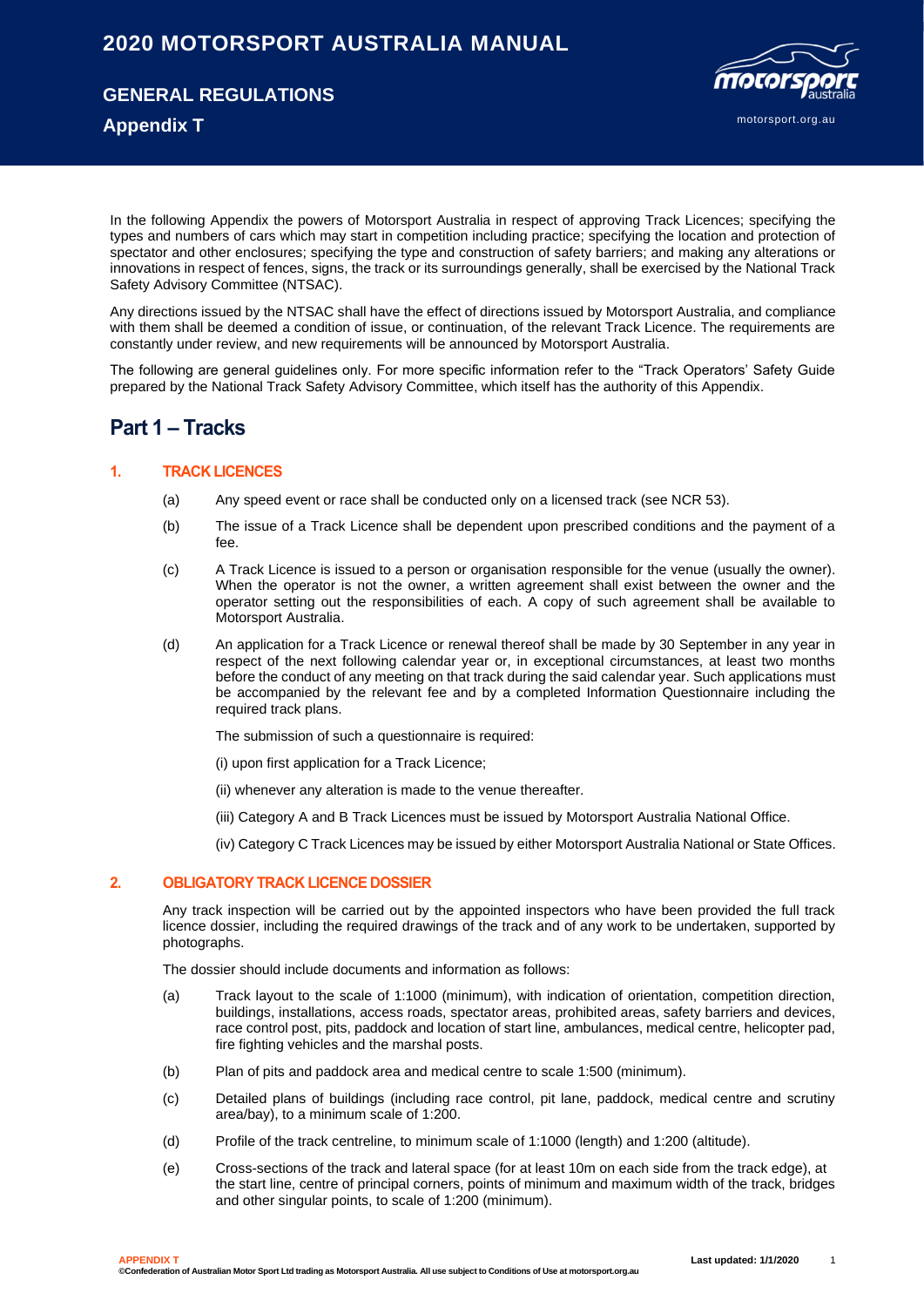- (f) Method used for determining the length of the track must be advised.
- (g) Additional information as may be requested.

**Note:** Any proposal for a new track or major alteration to an existing track must be forwarded to the Executive Officer of the National Track Safety Advisory Committee.

#### **3. TRACK CONCEPTION**

The construction of a track must comply with all safety requirements which may be specified by Motorsport Australia and with all statutory obligations.

#### **4. TRACK SAFETY MEASURES**

The NTSAC will provide advice on track safety measures after examination of the proposed layout.

#### **5. BUILDINGS AND INSTALLATIONS**

Requirements regarding race control, marshals' posts, pits, paddock, medical centres and other facilities vary according to the types of event planned; each project must be designed specifically for its proposed use and approved by Motorsport Australia. Motorsport Australia can provide advice beyond published information if requested.

#### **6. ADVERTISING STRUCTURES**

Any advertising structure must be stable and secure. Location and characteristics of advertising should be such as not to interfere with drivers' and officials' vision and not to produce an adverse or misleading optical effect. Any form of advertising between the first line of protection and the track is prohibited save where specifically approved by the National Track Safety Advisory Committee.

## **Part 2 - Measurements of Tracks and Autodromes**

#### **1. RECORD LINE**

Every permanent track in Australia used for record attempts may be required to have a line, called "the record line", traced on the plan of the circuit.

#### **2. MARKING AND MEASURING OF THE RECORD LINE ON A PERMANENT TRACK**

#### **2.1 1 st case**

All the bends of the track are in the same direction. This line shall be drawn parallel to the inner edge of the track at a distance from this edge which must not be less than 900mm and not more than half the width of the track measured at its narrowest point.

Furthermore, the length of this record line, measured by a certified surveyor on the outer edge of the line, shall nowhere exceed 1.02 of a supposed line drawn at 900mm from the inner edge of the track.

#### **2.2 2 nd case**

The track has bends in opposite directions.

In bends, and between two consecutive bends in the same direction, joined in a straight line by a line not less than 900mm, the markings and measurings of the record line shall be done as in the 1st case above.

Between two consecutive bends in opposite directions joined in a straight line to its inner edge at beginning of the next bend. In a similar way, its inner edge at the end of the first bend shall be joined tangentially to the outer edge of the second. The length of the record line between two consecutive bends in opposite directions shall be measured by a certified surveyor, along one of the diagonals of the rectangular band formed by the tracing of the line thus obtained. Furthermore, the length of this record line, measured as explained above, shall in no case be longer than 1.02 of the supposed line drawn in the same way at 900mm from the inner edges of the track in the bends, and according to the common tangents of two consecutive bends, for the straight portions. In every case, the measurements must have been accepted by Motorsport Australia before the permit is issued.

### **3. MEASURING OF THE LENGTH OF TEMPORARY TRACK**

The length of all tracks must be measured by a certified surveyor.